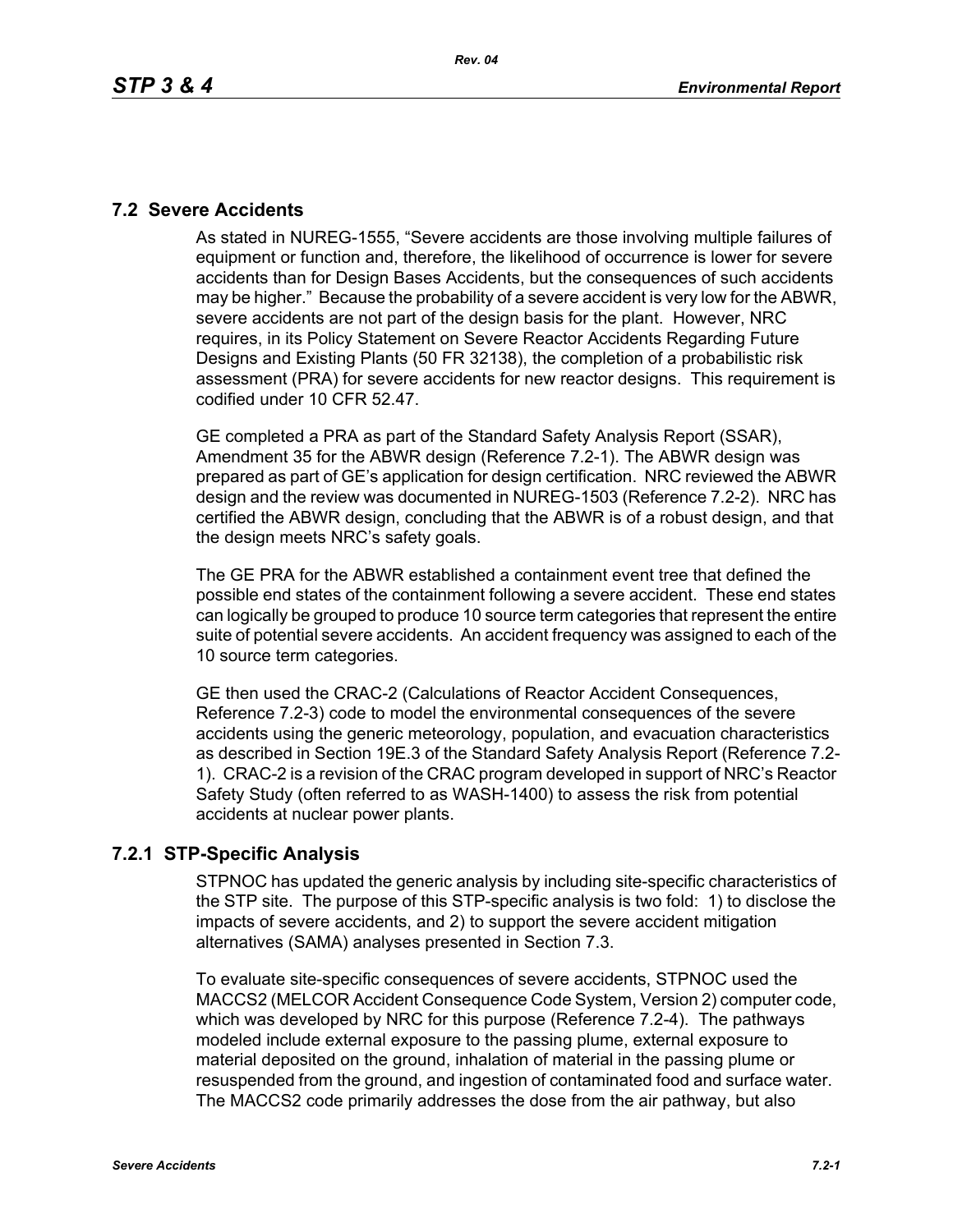calculates the dose from surface runoff and deposition on surface water. The MACCS2 code also evaluates the extent of contamination.

To assess human health impacts from severe accidents, STPNOC determined the collective dose to the 50-mile population, the number of late cancer fatalities, and the number of early fatalities associated with a severe accident. A 50-mile circular area is the standard range used in modeling consequences to the offsite population from an airborne release. Economic costs were also determined, including the cost of emergency response actions and long-term protective actions. Emergency response costs include compensation for evacuees and relocated people who are removed from their homes as a result of radiation exposure during the course of the accident (food, housing, transportation, and lost income). Longer-term protective action costs within a 50-mile radius include:

- Costs of interdiction of farms, residences, and food
- Decontamination of farm and residential land
- Permanent condemnation of residential and farm land, milk, and crops

Five files provide input to a MACCS2 analysis. The first three are as follows:

- **ATMOS** provides data to track the material released to the atmosphere as it is dispersed and deposited. The calculation uses a Gaussian plume model. Important inputs in this file include the core inventory, release fractions, and geometry of the reactor and associated buildings. To the extent possible, the input data are the same as those in the GE CRAC-2 input files in the generic probabilistic risk assessment.
- **EARLY** provides inputs to calculations regarding exposure in the time period immediately following the release. Important site-specific information includes emergency response information such as evacuation time.
- CHRONC provides data for calculating long-term impacts and economic costs and includes region-specific data on agriculture and economic factors.

The following MACCS2 files access:

- A meteorological file, which uses actual STP meteorological monitoring data.
- A site characteristics file that is built using SECPOP2000 (Reference 7.2-5). SECPOP2000 incorporates 2000 census data for the 50-mile region around the STP site. For this analysis, the census data were modified to include transient populations and were projected to the year 2060. All releases are modeled as occurring at ground level.

The results of the MACCS2 analysis and accident frequency information from GE (Reference 7.2-6) were used to determine risk, which is the product of the frequency of an accident and the consequences of the accident. The sum of the accident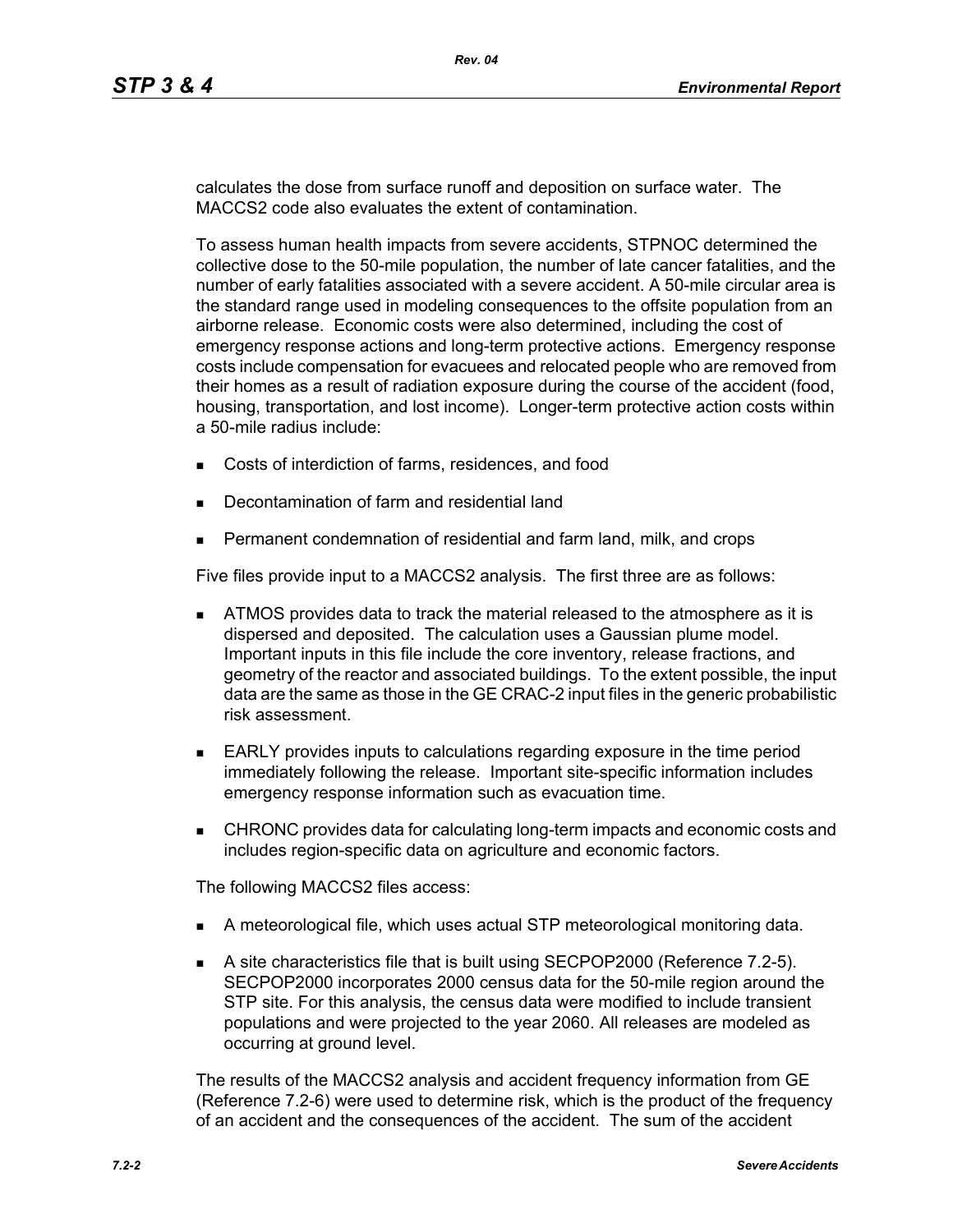frequencies is known as the core damage frequency and includes only internally initiated events. Externally initiated events, and their associated small contribution to risk, are described in FSAR Section 19.4. Core damage frequencies and nuclide release fractions for each release category are given in Table 7.2-1. The consequence can be either collective radiation dose or economic cost. Dose-risk is the product of the radiation dose and the accident frequency. Because the ABWR's severe accident analysis addressed a suite of accidents, the individual risks are added to provide a total risk. The same process was applied to estimating cost-risk. Therefore, risk can be reported as person-rem per reactor year or dollars per reactor year.

#### **7.2.2 Consequences to Population Groups**

The pathway consequences to population groups including air pathways, surface water, and groundwater pathways are discussed in the following sections. The presence of threatened and endangered species and federally designated critical habitat are discussed in Subsections 2.4.1 and 2.4.2. The impacts on threatened and endangered species due to the previously calculated radiation exposure levels are discussed in Subsection 5.4.4. The all pathways (water + air), water ingestion, and air pathways dose-risks for each of the three years of meteorology are presented by source term category in Table 7.2-2.

#### **7.2.2.1 Air Pathways**

Each of the accident categories was analyzed with MACCS2 to estimate population dose, number of early and latent fatalities, cost, and farm land requiring decontamination. The analysis assumed that 95% of the 10-mile population was evacuated following declaration of a general emergency. People that do not evacuate remain at their residences and are exposed as if they are going about their normal activities. For each accident category, the risk for each analytical endpoint was calculated by multiplying the analytical endpoint by the accident category frequency and adding across all accident categories. The results are provided in Table 7.2-3.

#### **7.2.2.2 Surface Water Pathways**

People can be exposed to radiation when airborne radioactivity is deposited onto the ground and runs off into surface water or is deposited directly onto surface water. The exposure pathway can be from drinking the water, submersion in the water (swimming), undertaking activities near the shoreline (fishing and boating), or ingestion of fish or shellfish. For the surface water pathway, MACCS2 only calculates the dose from drinking the water. The maximum MACCS2 severe accident dose-risk to the 50 mile population from drinking the water is  $3.4 \times 10^{-4}$  person-rem per year of ABWR operation. This value is included in the air pathways dose (Table 7.2-1) and is the sum of all accident category risks.

Surface water bodies within the 50-mile region of the STP site that are accessible to the public include the Colorado River, the Gulf of Mexico, and other smaller water bodies. In NUREG-1437, the NRC evaluated doses from the aquatic food pathway (fishing) for the current nuclear fleet of reactors (Reference 7.2-7). For sites discharging to small rivers, the NRC evaluation estimated the uninterdicted aquatic food pathway dose risk as 0.4 person-rem per reactor year. For sites near large water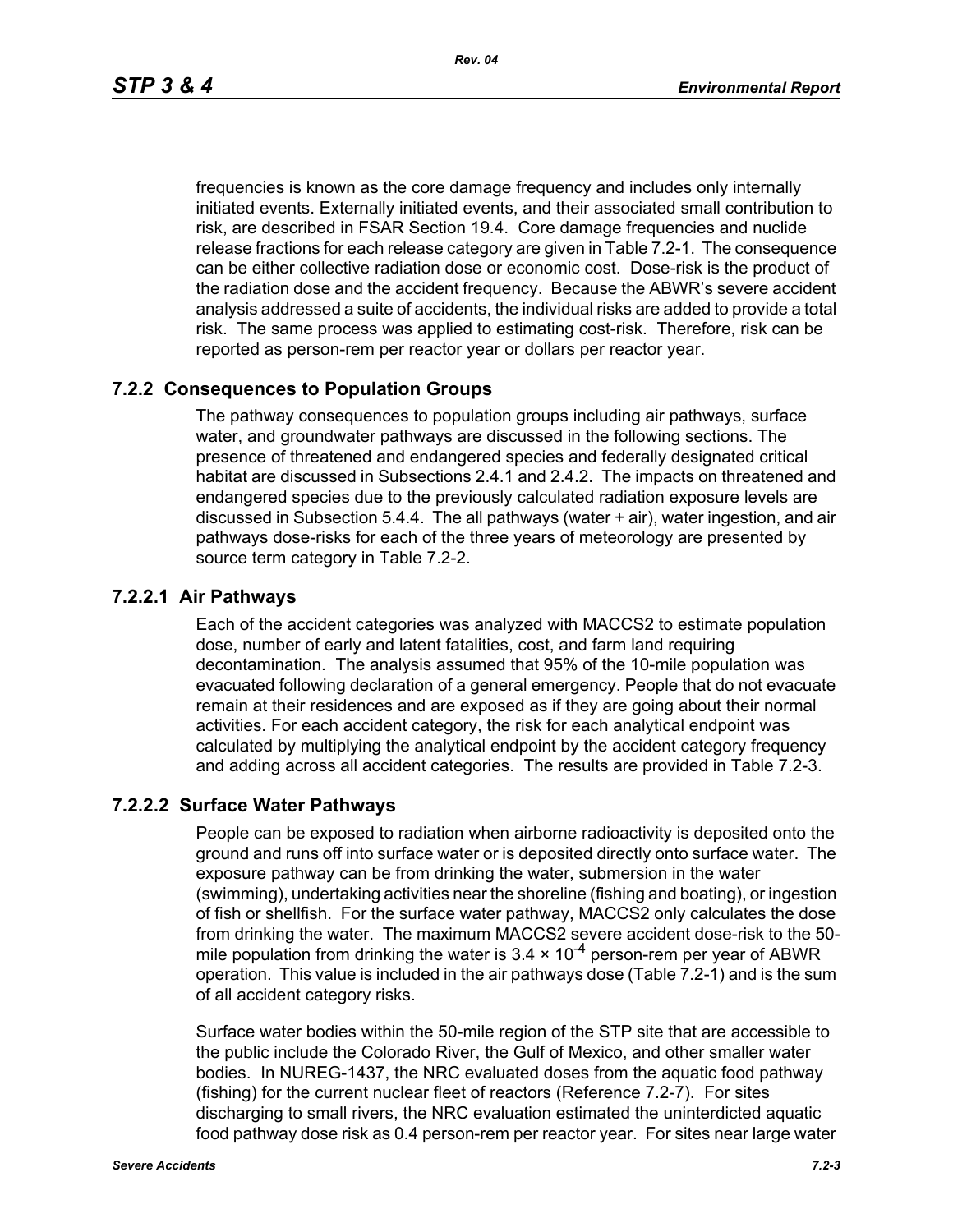bodies, values ranged from 270 person-rem per reactor year (Hope Creek on Delaware Bay) to 5500 person-rem per reactor year (Calvert Cliffs on Chesapeake Bay). Although the STP site is not specifically identified in this NUREG-1437 analysis, it would more likely fall between the small river analysis and the least impactive large water body analysis (Hope Creek), given the STP site's distance from nearby major water bodies (6 to 10 miles). Actual dose-risk values would be expected to be much less (by a factor of 2 to 10) due to interdiction of contaminated foods (Reference 7.2- 7). Furthermore, because the ABWR atmospheric pathway doses are significantly lower than those of the current nuclear fleet, it is reasonable to conclude that the doses from surface water sources would be consistently lower than those reported above for the surface water pathway.

Surface water pathways involving submersion in the water and undertaking activities near the shoreline are not modeled by MACCS2. Neither does NUREG-1437 provide specific data on submersion and shoreline activities. However, it does indicate that these contributors to dose are much less than for drinking water and consuming aquatic foods, especially at estuary sites.

#### **7.2.2.3 Groundwater Pathways**

Radioactivity released during a severe accident could enter the groundwater. ER section 2.3.1.2 (and Figures 2.3.1-23 and 24) describes the groundwater flow path from the STP site. Shallow aquifer water flows towards discharge points at a livestock well and towards the Colorado River. The deep aquifer is separated from the shallow aquifer by a 100-150 foot thick clay and silt layer. Groundwater in the deep aquifer flows toward site production wells, thus precluding the potential for offsite migration. Due to the separation of shallow and deep layers and the deep aquifer flow directions, the latter layer does not affect potential offsite migration impacts.

NUREG-1437 evaluated the groundwater pathway dose, based on the analysis in NUREG-0440, the Liquid Pathway Generic Study (LPGS) (Reference 7.2-8). NUREG-0440 analyzed a core meltdown that is assumed to contaminate groundwater that subsequently contaminates surface water. NUREG-1437 compares STP 1 & 2 groundwater pathway severe accident doses to the results of NUREG-0440; the STP 1 & 2 results are shown to be very much less than the LPGS value. NUREG-1437 concludes that the risk from groundwater releases is a small fraction of that from atmospheric releases for sites such as STP.

The proposed location for STP 3 & 4 has the same groundwater characteristics as the location for STP 1 & 2. The severe accident frequency for the ABWR  $(1.5x10<sup>-7</sup>$  per reactor year) is lower than that of STP 1 & 2 (1x10<sup>-5</sup> per reactor year). Furthermore, the ABWR has containment features which would mitigate and even prevent a core meltdown from escaping the primary containment. These features include: the containment having inert gas, a high density basaltic concrete below the vessel (corium shield), and fusible plug valves that would allow the lower drywell to flood from the suppression pool. Therefore, the risks from the STP 3 & 4 groundwater pathway would not only be less than from the air pathways, but would be less than from the existing units.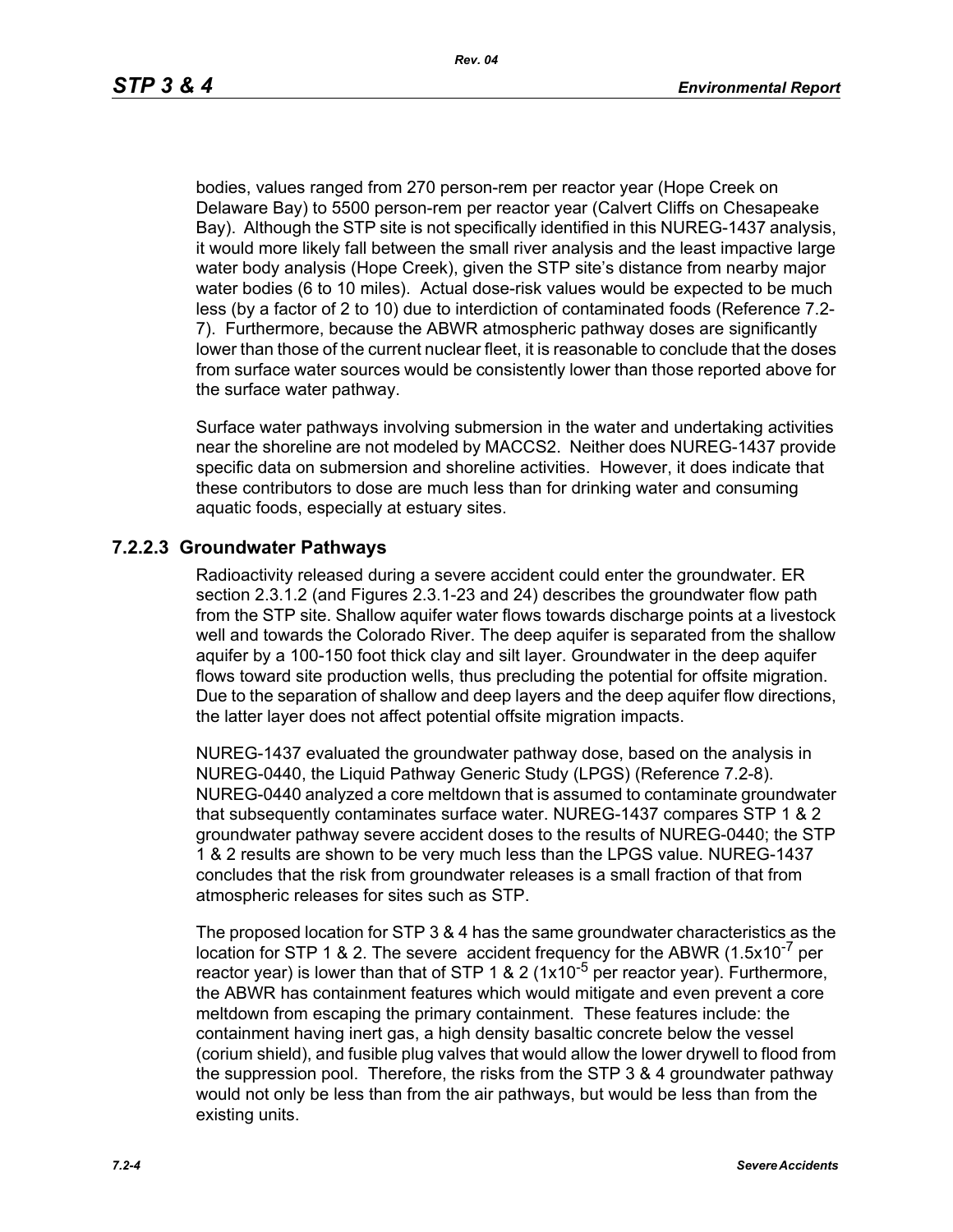# **7.2.3 Comparison to NRC Safety Goals**

The ABWR SSAR (Reference 7.2-1) evaluates performance of the ABWR under generic conditions to three safety goals: (1) individual risk goal, (2) societal risk goal, and (3) radiation risk goal. These goals are defined in the following subsections.

### **7.2.3.1 Individual Risk Goal**

The risk to an average individual in the vicinity of a nuclear power plant of experiencing a prompt fatality resulting from a severe reactor accident should not exceed one-tenth of one percent (0.1%) of the sum of "prompt fatality risks" resulting from other accidents to which members of the U.S. population are generally exposed. As noted in the Safety Goals Policy statement (51 FR 30028), "vicinity" is defined as the area within one mile of the plant site boundary. "Prompt Fatality Risks" are defined as the sum of risks which the average individual residing in the vicinity of the plant is exposed to as a result of normal daily activities (driving, household, chores, occupational activities, etc.). For this evaluation, the sum of prompt fatality risks was taken as the U.S. accidental death risk value of 36.9 deaths per 100,000 people per year (Reference 7.2-9).

### **7.2.3.2 Societal Risk Goal**

The risk to the population in the area near a nuclear power plant of cancer fatalities that might result from nuclear power plant operation should not exceed one-tenth of one percent (0.1%) of the sum of the cancer fatality risks resulting from all other causes. As noted in the Safety Goal Policy Statement (51 FR 30028), "near" is defined as within 10 miles of the plant. The cancer fatality risk was taken as 187.5 deaths per 100,000 people per year based upon National Center for Health Statistics and U.S. Census Bureau data for 2002-2004 (Reference 7.2-9, Reference 7.2-10, Reference 7.2-11, and Reference 7.2-12).

### **7.2.3.3 Radiation Dose Goal**

The probability of an individual exceeding a whole body dose of 0.25 sievert at a distance of one-half mile from the reactor shall be less than one in a million per reactor year.

Table 7.2-4 provides the quantitative evaluation of these three safety goals, the generic ABWR calculation of these risk values, and the STP-specific calculation of these risk values.

### **7.2.4 Conclusions**

The total calculated dose-risk to the 50-mile population from airborne releases from an ABWR reactor at the STP site would be 0.0043 person-rem per reactor year (Table 7.2-1). This value is less than the value calculated by GE in the Technical Support Document for the ABWR (Reference 7.2-6); 0.269 person-rem for 60 years plant life, which is equal to 4.48  $\times$  10<sup>-3</sup> person-rem per reactor year), less than the population risk for all current reactors that have undergone license renewal, and less than that for the five reactors analyzed in NUREG-1150 (Reference 7.2-13), which range from 50 to 5,000 person-rem per reactor year for dose-risk. As reported in NUREG-1811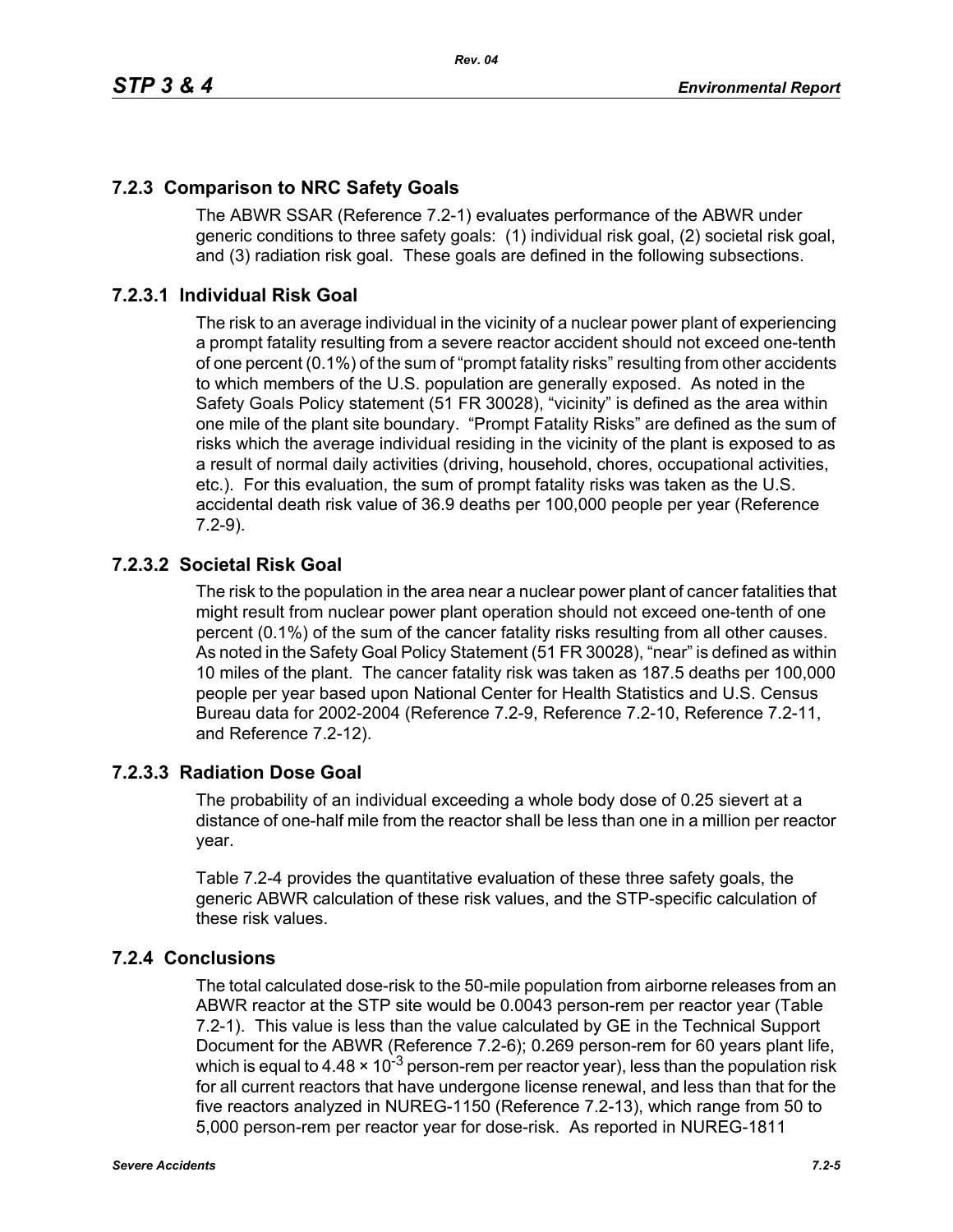(Reference 7.2-14), the lowest dose-risk for reactors currently undergoing license renewal is 0.55 person-rem per reactor year.

Comparisons with the existing nuclear reactor fleet (Subsection 7.2.2.2) indicate that risk from the surface water pathway is small. Under the severe accident scenarios, surface water is primarily contaminated by atmospheric deposition. The ABWR atmospheric pathway doses are significantly lower than those of the current nuclear fleet. Therefore, it is reasonable to conclude that the doses from the surface water pathway at STP 3 & 4 would be consistently lower than those reported in Subsection 7.2.2.2 for the current fleet.

The risks of groundwater contamination from a severe ABWR accident (see Subsection 7.2.2.3) would be much less than the risk from currently licensed reactors. Additionally, interdiction could substantially reduce the groundwater pathway risks.

For comparison, as reported in Section 5.4, the total collective dose from STP 3 & 4 normal airborne releases is expected to be 0.5 person-rem annually. As previously described, dose-risk is dose times frequency. Normal operations have a frequency of one. Therefore, the dose-risk for normal operations is 0.5 person-rem per reactor year. Comparing this value to the severe accident dose-risk of 0.0043 person-rem per reactor year indicates that the dose risk from severe accidents is approximately 0.9 percent of the dose risk from normal operations.

The probability-weighted risk of cancer fatalities (early and late) from a severe accident for STP 3 or 4 is reported in Table 7.2-1 as 2.6  $\times$  10<sup>-6</sup> fatalities per reactor year. The probability of an individual dying from any cancer from any cause is approximately 0.23 over a lifetime. Comparing this value to the  $2.6 \times 10^{-6}$  fatalities per reactor year indicates that individual risk is 0.0011% of the background risk, which is less than 0.1% of the background risk.

#### **7.2.5 References**

- 7.2-1 "Deterministic Evaluations," Chapter 19E, ABWR Standard Safety Analysis Report, Amendment 35, General Electric.
- 7.2-2 "Final Safety Evaluation Report Related to Certification of the Advanced Boiling Water Reactor Design," NUREG-1503, July 1994.
- 7.2-3 "Calculations of Reactor Accident Consequences Version 2, CRAC2: Computer Code User's Guide," NUREG/CR-2326, February 1983.
- 7.2-4 "Code Manual for MACCS2: User's Guide," NUREG/CR-6613, SAND97- 0594, Volume 1, Chanin, D. I. and M. L. Young, Sandia National Laboratories, Albuquerque, New Mexico, May 1998.
- 7.2-5 "SECPOP2000: Sector Population, Land Fraction, and Economic Estimation Program," NUREG/CR-6525, Rev. 1, August 2003.
- 7.2-6 "Technical Support Document for the ABWR," Revision 1, MPL No. A90- 3230, General Electric, San Jose, California, November 18, 1994.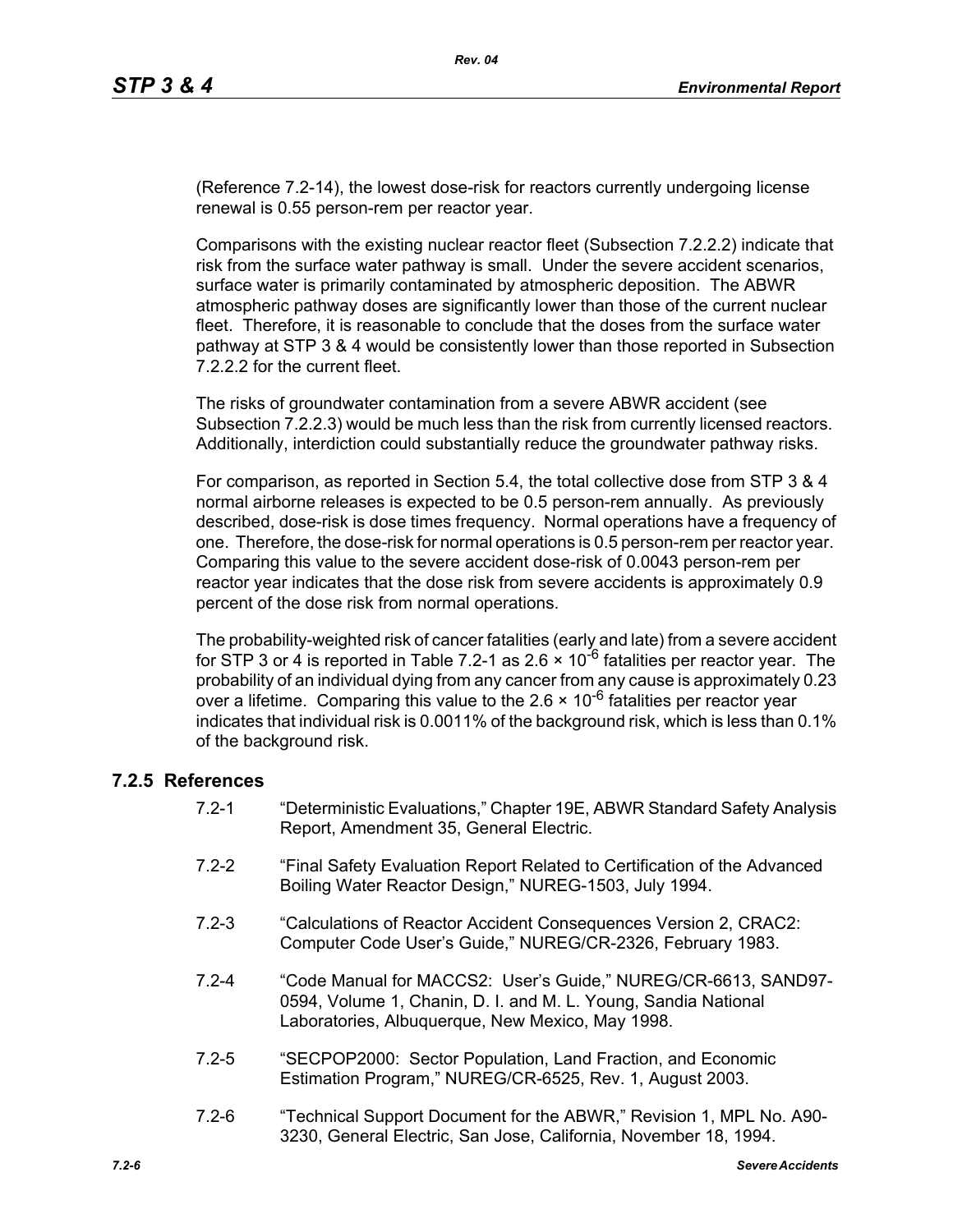- 7.2-7 "Generic Environmental Impact Statement for License Renewal of Nuclear Plants," NUREG-1437, May 1996.
- 7.2-8 "Liquid Pathway Generic Study: Impacts of Accidental Radioactive Releases to the Hydrosphere from Floating and Land-Based Nuclear Power Plants," NUREG-0440, February 1978.
- 7.2-9 "Table A. Deaths percentage of total deaths, death rates, and age-adjusted death rates for the 15 leading causes of death in 2002," National Vital Statistics Report, CDC, United States, Volume 54, Number 10, January 31, 2006. Available at http://www.cdc.gov/nchs/data/nvsr/nvsr54/nvsr54\_10.pdf, accessed May 7, 2007.
- 7.2-10 GCT-T1-R. Population Estimates, 2006 Population Estimates, USCB (U.S. Census Bureau). Available at http://factfinder.census.gov/servlet/ GCTTable? bm=y&-geo\_id=01000US&-\_box\_head\_nbr=GCT-T1-R&ds\_name=PEP\_2006\_EST&-\_lang=en&-format=US-9S&-\_sse=on. accessed May 7, 2007.
- 7.2-11 "Table 10. Number of Deaths from 113 Selected Causes, by Age: United States 2003," National Vital Statistics Report, Volume 54, Number 13, April 19, 2006, CDC. Available at http://www.cdc.gov/nchs/data/nvsr/nvsr54/nvsr54\_13.pdf, accessed May 7, 2007.
- 7.2-12 "Table 1. Deaths, Age-Adjusted Death Rate, and Life Expectancy at Birth, by Race and Sex, and Infant Death Mortality Rates, by Race: United States 2003 and 2004," National Center for Health Statistics, CDC. Available at http://www.cdc.gov/nchs/products/pubs/pubd/ hestats/finaldeaths04/finaldeaths04\_tables.pdf#2, accessed May 7, 2007.
- 7.2-13 "Severe Accident Risks: An Assessment for Five U.S. Nuclear Power Plants," NUREG-1150, June 1989.
- 7.2-14 "Environmental Impact Statement for an Early Site Permit (ESP) at the North Anna ESP Site," NUREG 1811, December 2006.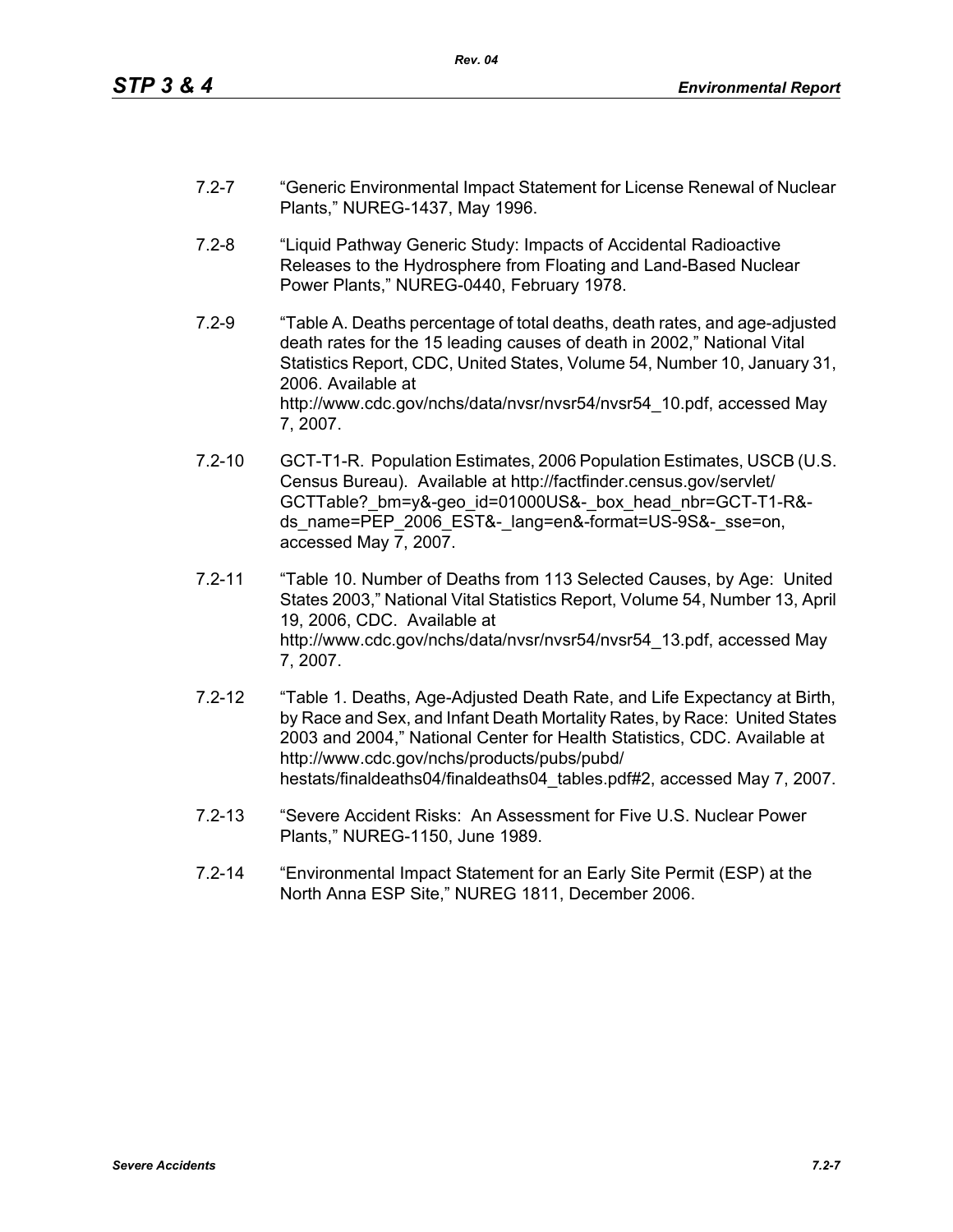|                         |                              | <b>Nuclide Group Release Fraction</b> |          |          |
|-------------------------|------------------------------|---------------------------------------|----------|----------|
| <b>Release Category</b> | <b>Core Damage Frequency</b> | <b>Noble</b>                          |          | Cs.      |
| <b>NCL</b>              | 1.34E-7                      | 0.044                                 | 2.30E-05 | 2.30E-05 |
| CASE1                   | 2.08E-8                      |                                       | 1.50E-07 | 1.30E-05 |
| CASE <sub>2</sub>       | $<$ 1.E-10 (taken as 1.E-10) | 1                                     | 5.00E-06 | 5.00E-06 |
| CASE3                   | $<$ 1.E-10 (taken as 1.E-10) | 1                                     | 2.80E-04 | 2.20E-03 |
| CASE4                   | <1.E-10 (taken as 1.E-10)    | 1                                     | 1.60E-03 | 1.60E-03 |
| CASE <sub>5</sub>       | $<$ 1.E-10 (taken as 1.E-10) |                                       | 6.00E-03 | 5.30E-04 |
| CASE6                   | $<$ 1.E-10 (taken as 1.E-10) | 1                                     | 3.10E-02 | 7.70E-02 |
| CASE7                   | $3.91E-10$                   | 1                                     | 8.90E-02 | 9.90E-02 |
| CASE8                   | 4.05E-10                     | 1                                     | 1.90E-01 | 2.50E-01 |
| CASE <sub>9</sub>       | 1.70E-10                     |                                       | 3.70E-01 | 3.60E-01 |

| Table 7.2-1 Core Damage Frequency and Release Fractions by Release Category |  |
|-----------------------------------------------------------------------------|--|
|                                                                             |  |

NOTE: Releases for the nuclide groups not included above are negligible.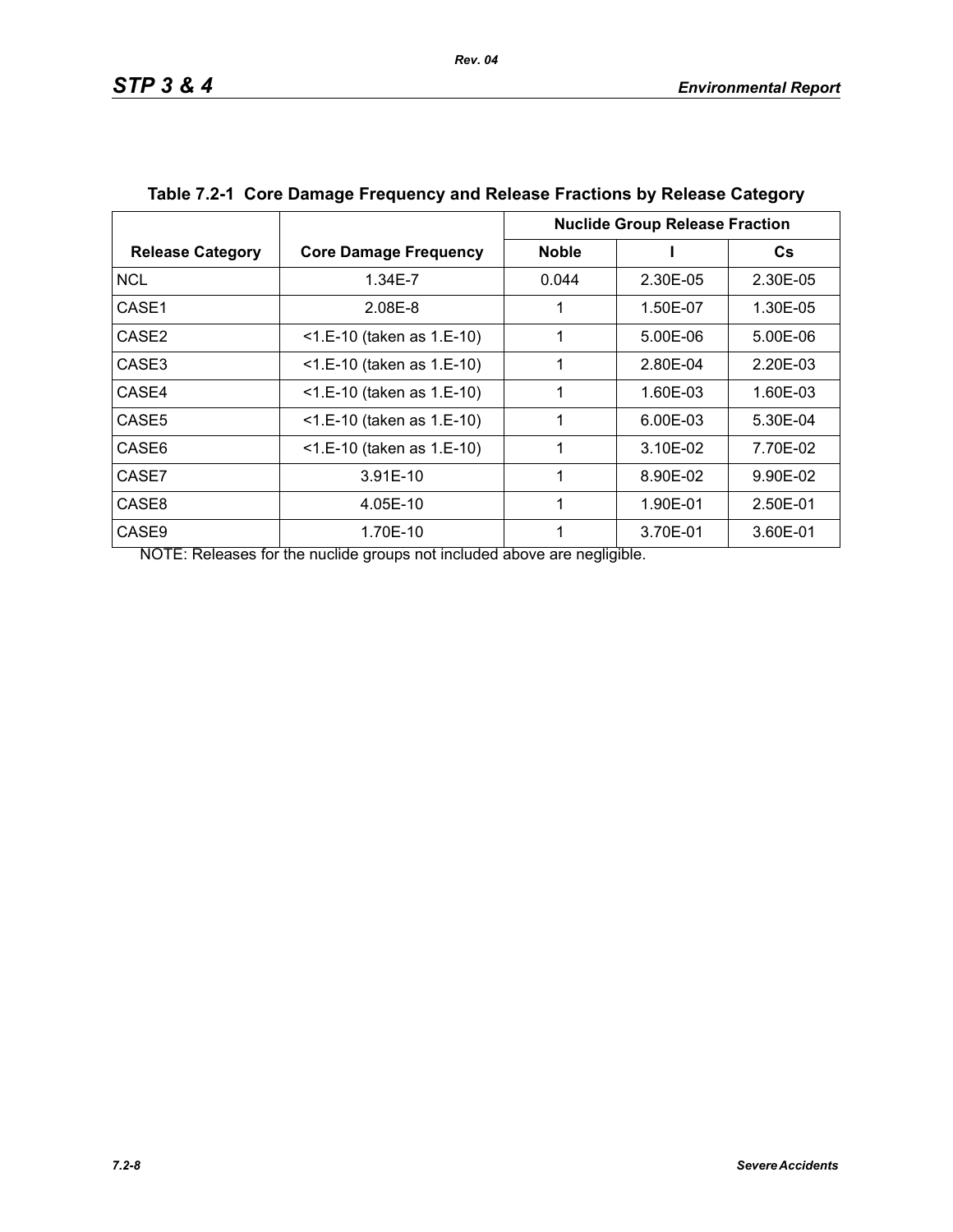| <b>Year of Meteorological</b><br>Data/ Source Term<br>Category | <b>All Pathways Dose-</b><br><b>Consequence</b><br>(person-rem) | <b>Water Ingestion Dose-</b><br><b>Consequence</b><br>(person-rem) | <b>Air Pathway Dose-</b><br><b>Consequence</b><br>(person-rem) |
|----------------------------------------------------------------|-----------------------------------------------------------------|--------------------------------------------------------------------|----------------------------------------------------------------|
| 1997                                                           |                                                                 |                                                                    |                                                                |
| <b>NCL</b>                                                     | 1.89E+04                                                        | 3.59E+01                                                           | 1.89E+04                                                       |
| Case 1                                                         | 1.06E+04                                                        | 2.03E+01                                                           | 1.06E+04                                                       |
| Case 2                                                         | 4.84E+03                                                        | 7.80E+00                                                           | 4.83E+03                                                       |
| Case 3                                                         | 3.60E+05                                                        | 3.43E+03                                                           | $3.57E + 05$                                                   |
| Case 4                                                         | 2.36E+05                                                        | 2.50E+03                                                           | 2.34E+05                                                       |
| Case 5                                                         | $1.13E + 05$                                                    | 8.27E+02                                                           | $1.12E + 05$                                                   |
| Case 6                                                         | $9.28E + 05$                                                    | $1.20E + 05$                                                       | 8.08E+05                                                       |
| Case 7                                                         | $1.01E + 06$                                                    | $1.54E + 05$                                                       | 8.56E+05                                                       |
| Case 8                                                         | 1.46E+06                                                        | 4.07E+05                                                           | $1.05E + 06$                                                   |
| Case 9                                                         | $1.63E + 06$                                                    | $5.62E + 05$                                                       | $1.07E + 06$                                                   |
|                                                                |                                                                 |                                                                    |                                                                |
| 1999                                                           |                                                                 |                                                                    |                                                                |
| <b>NCL</b>                                                     | 2.01E+04                                                        | 3.05E+01                                                           | $2.01E + 04$                                                   |
| Case 1                                                         | $1.14E + 04$                                                    | $1.73E + 01$                                                       | $1.14E + 04$                                                   |
| Case 2                                                         | $5.20E + 03$                                                    | 6.66E+00                                                           | 5.19E+03                                                       |
| Case 3                                                         | 3.33E+05                                                        | 2.91E+03                                                           | 3.30E+05                                                       |
| Case 4                                                         | 2.00E+05                                                        | $2.13E + 03$                                                       | 1.98E+05                                                       |
| Case 5                                                         | $1.02E + 05$                                                    | 7.06E+02                                                           | $1.01E + 05$                                                   |
| Case 6                                                         | 8.16E+05                                                        | $1.02E + 05$                                                       | 7.14E+05                                                       |
| Case 7                                                         | 8.98E+05                                                        | $1.31E + 05$                                                       | 7.67E+05                                                       |
| Case 8                                                         | $1.31E + 06$                                                    | $3.55E + 05$                                                       | $9.55E + 05$                                                   |
| Case 9                                                         | 1.44E+06                                                        | 4.77E+05                                                           | $9.63E + 05$                                                   |
|                                                                |                                                                 |                                                                    |                                                                |
| 2000                                                           |                                                                 |                                                                    |                                                                |
| <b>NCL</b>                                                     | 1.98E+04                                                        | $2.81E + 01$                                                       | 1.98E+04                                                       |
| Case 1                                                         | $1.11E + 04$                                                    | 1.59E+01                                                           | $1.11E + 04$                                                   |
| Case 2                                                         | $5.00E + 03$                                                    | $6.13E + 00$                                                       | 4.99E+03                                                       |
| Case 3                                                         | $3.77E + 05$                                                    | 2.69E+03                                                           | $3.74E + 05$                                                   |
| Case 4                                                         | $2.53E + 05$                                                    | 1.96E+03                                                           | $2.51E+05$                                                     |
| Case 5                                                         | 1.20E+05                                                        | 6.50E+02                                                           | $1.19E + 05$                                                   |
| Case 6                                                         | $9.59E + 05$                                                    | $9.42E + 04$                                                       | 8.65E+05                                                       |
| Case 7                                                         | $1.04E + 06$                                                    | $1.21E + 05$                                                       | $9.19E + 05$                                                   |
| Case 8                                                         | 1.48E+06                                                        | $3.18E + 05$                                                       | 1.16E+06                                                       |
| Case 9                                                         | 1.59E+06                                                        | 4.40E+05                                                           | 1.15E+06                                                       |

# **Table 7.2-2 All Pathways and Water Ingestion Severe Accident Dose-Consequences**